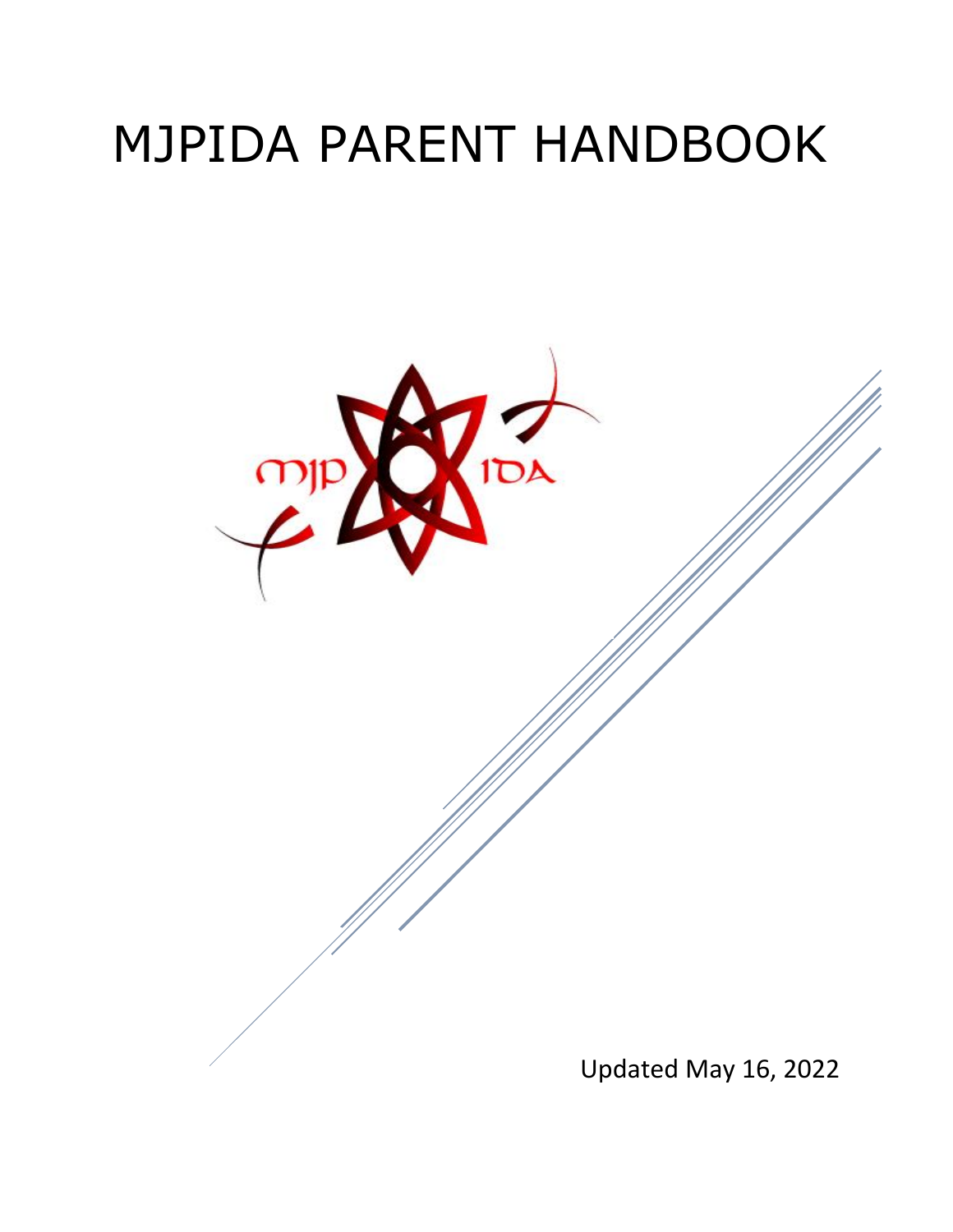

*MJP Irish Dance Association (MJPIDA)*

MJPIDA is a registered non-profit society formed (2008) to provide fundraising and performance opportunities and volunteer support for dancers of MJP Academy of Irish Dance.

The business of the society is conducted by an elected Board, under the overall direction of members who meet bi-monthly from September to June for the purpose of organizing fundraising opportunities and events for MJP dancers. MJPIDA exists and operates separately from MJP Academy of Irish Dance.

Parents/guardians of dancers and/or dancers who have reached age of majority may register for family membership.

All families and dancers, except for **TINY TOES**, are required to join and participate in the MJPIDA.

MJPIDA supports **all** MJP dancers and their families.

*Benefits of MJPIDA*

- 1. Support and help for all from a group of knowledgeable dancers and parents. This becomes more important as dancers advance their skills and begin participating in performances and feiseanna.
- 2. Year-End Show, presented to parents, relatives, friends, and others at the end of the dance year. The show is sponsored and organized by MJPIDA.
- 3. Opportunities for dancers to perform throughout Calgary and the surrounding area
- 4. School costume rental program
- 5. School dance shoe rental program
- 6. Access to the Used Dance Items Exchange Program (includes but is not limited to wigs, bloomers, t-shirts, etc.)
- 7. Directory of parents and dancers for contact information available on request
- 8. Bi-monthly meetings to discuss and vote on issues related to support of dancers and the operation of MJPIDA
- 9. Subsidy of dance studio rental space reducing tuition fees and workshop fees for all dance students
- 10.Subsidize First Aid/CPR training for teachers and student teachers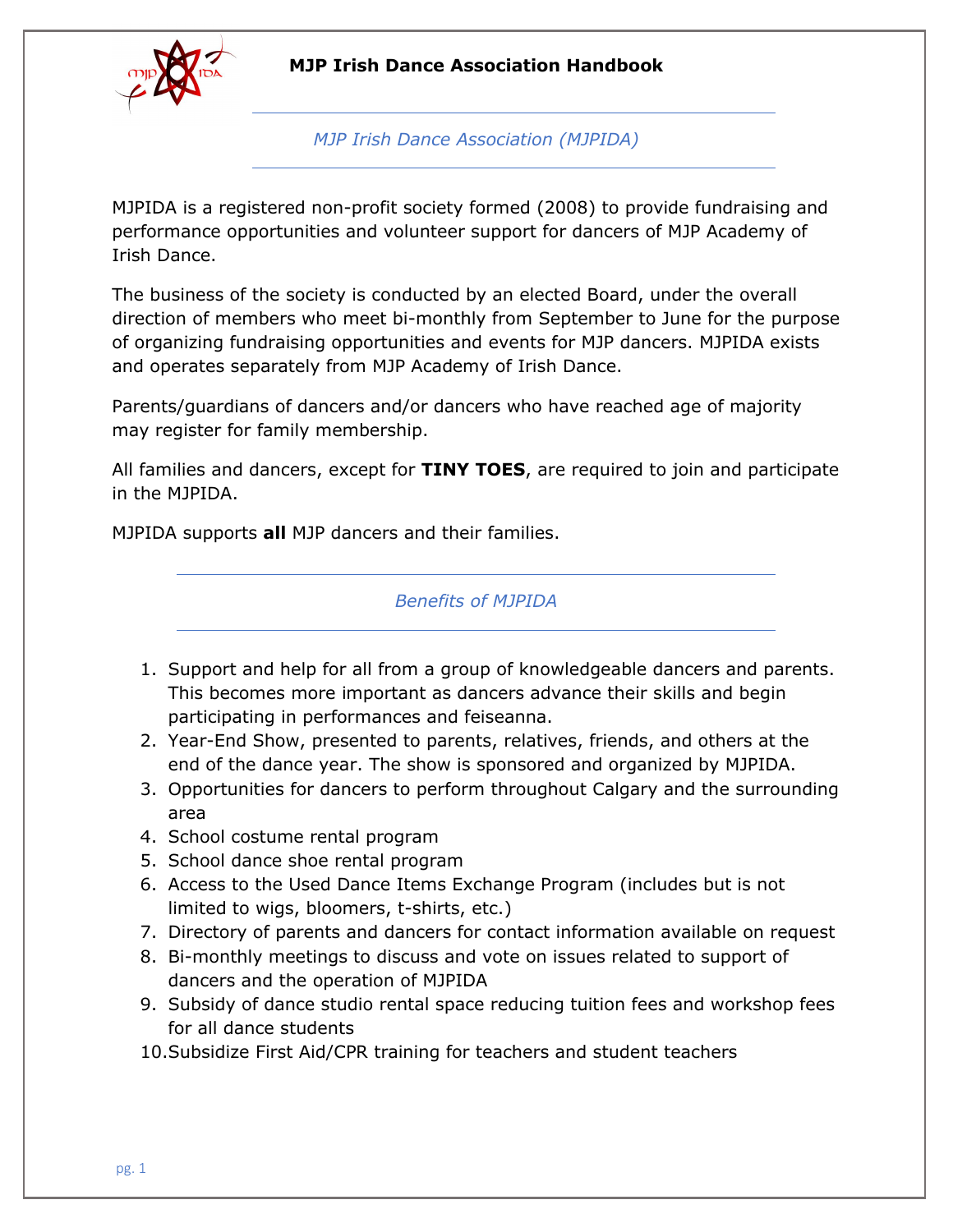

- 11.Organize fundraising opportunities; monies are used to purchase costumes, maintain costume inventories, subsidize studio/tuition costs, portable flooring, among other things.
- 12.Organize volunteers to help with activities and events throughout the year as required.
- As with all youth sports and programming, MJPIDA needs your ongoing assistance and support throughout the year.

MJPIDA's Executive Committee sets its membership fees annually. For the current year, membership fees are set at \$20.00 per family.

MJPIDA membership payments should be submitted with dancer registration.

## *Performances*

MJP Irish Dancers are often asked to perform at events throughout and around Calgary. Performances always require the assistance of parents during the show as well as dancer transportation to and from the event.

Performances may involve group (figure) dances or individual solo dances.

Performance choreography is learned in class.

Dancers will be required to wear their MJP school costume or a solo dress (if they own one). We encourage all dancers in their 2<sup>nd</sup> year of Irish dance and above to participate in performances. They give the dancers the opportunity to perform in front of an audience and it is great for feis practice. **Participation earns required volunteer points.**

## *St. Patrick's Day Shows*

Around St. Patrick's Day (March 17), there is a higher demand for Irish Dance performances around the city. MJP dancers have many opportunities to perform in the weeks and days around St. Patrick's Day.

**The St. Patrick's Day Performances are for second year dancers and up only.**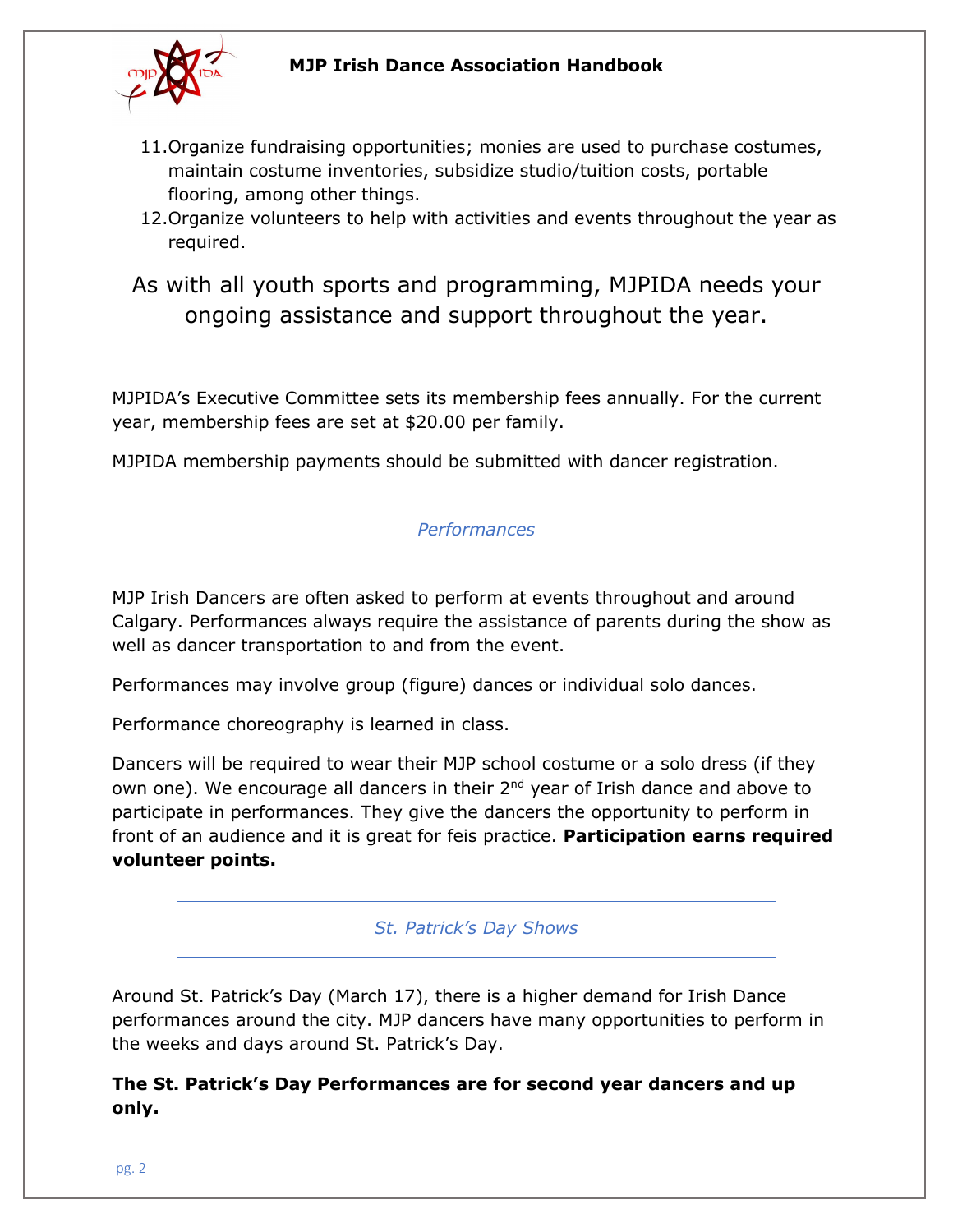

#### *Year-End Show*

At end of each dance year, MJPIDA sponsors a Year-End show. The show performance is presented to an audience as a demonstration and production of Irish Dance.

- Theatre costs are subsidized by MJPIDA. Subsidy reduces ticket cost for all audience members attending
- MJPIDA members set up at the dance venue, provide props, organize dancers backstage, look after front of house and tear down/clean up after the performance
- Parent participation is required for the year end show. Without them the show cannot go on. **Participation earns volunteer points.**

#### *School Dress Program*

Each Irish Dance school has their own unique "school dress." MJPIDA purchases and maintains school dresses for use by dancers. These dresses are rented to dancers at the beginning of each dance year. Rental fees cover annual alterations, maintenance, and cleaning of dresses and costume pieces. Fitting appointments will be scheduled with the Costume Coordinator near the end of August and through September.

Please read the Costume Rental Agreement for full details of the program.

*Shoe Program and Used Dance Items* 

MJPIDA maintains a dance shoe rental program for dancers. Rental prices are based on shoe condition. At the beginning of the dance year shoes will be fitted and approved (by the teachers). A rental contract will be completed, deposit taken and a rental fee paid. Rentals fees will be in the range of \$40-\$100. This will allow parents to avoid the constant expense of new Irish dance shoes when dancers are young and rapidly growing out of their shoes. When shoes become too small, they can be exchanged within the current rental contract. Contact information for the Shoe Coordinator at mjpshoes@hotmail.com.

There is also a very limited inventory of previously used MJP T-shirts/jackets, wigs, etc. sold on a consignment basis. The Shoe Coordinator also oversees this.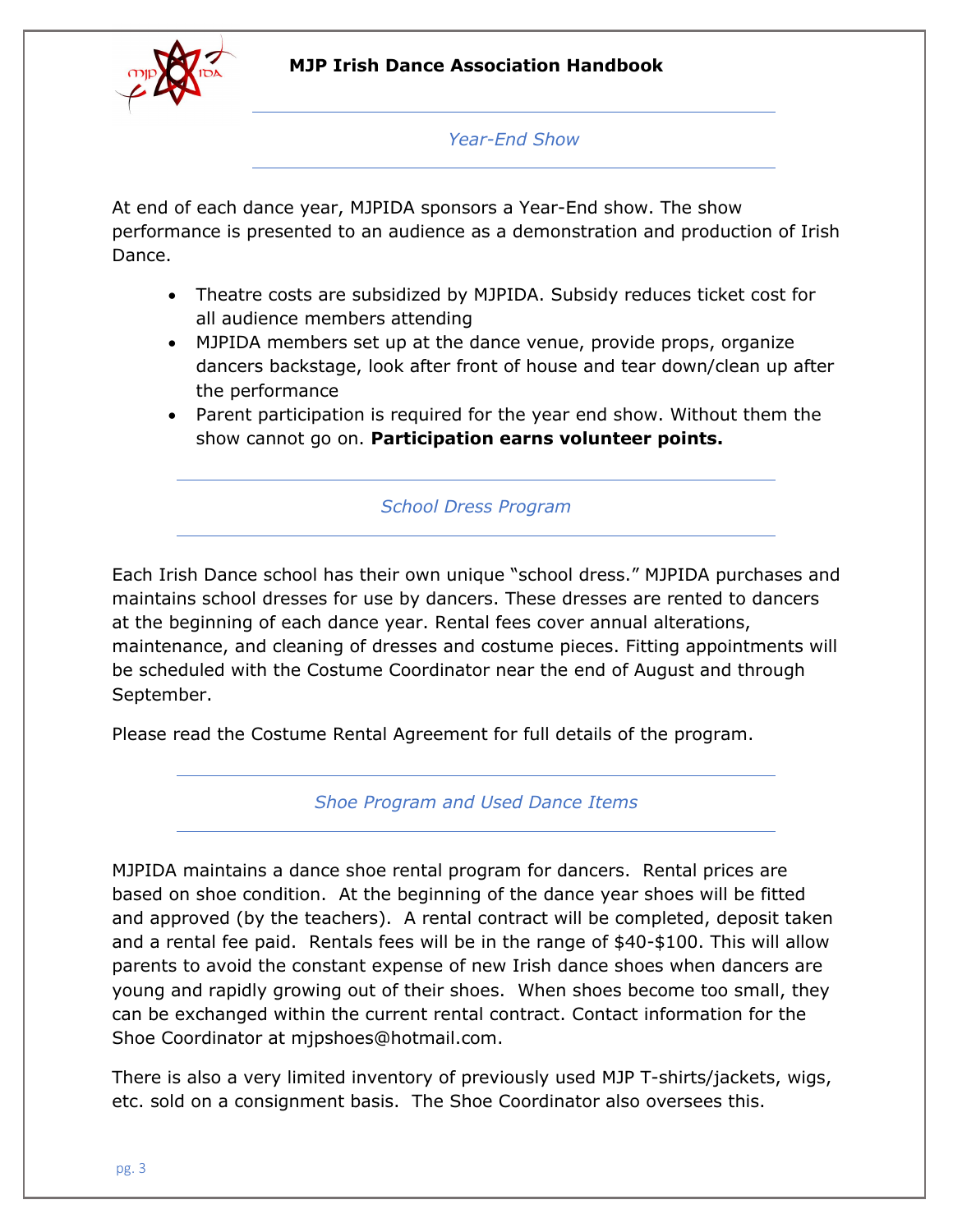

*MJPIDA Parent and Student Directory*

Information supplied on the Membership Registration form is published in the MJPIDA Directory. The directory allows parents and dancers to connect to share information, ask questions, find car-pooling options to dance classes, performances, workshops, etc.

Personal information is not shared, distributed, or published outside MJPIDA. In accordance with Canadian Privacy Laws, MJPIDA asks your permission to publish your phone number. If you do not wish to have your contact information included in the directory, you must opt out on the registration form. Email addresses are required as this is our primary form of contact. If you choose not to allow your phone number for contact purposes, it is your responsibility to provide contact information when carpooling etc. is needed.

*Communication and Information*

All communication from MJPIDA is through email. Please ensure you have supplied a current and valid email address on the registration form. If your contact information, address, cell, or home phone changes, please fill out a new registration form with updated information and give to the Class Angel or the Administrative Assistant at class, or send to [mjpida2007@hotmail.com](mailto:mjpida2007@hotmail.com) by email.

Visit the MJP Academy of Irish Dance website and subscribe to the Google calendar for current activities, schedules, and other information.

[http://www.mjpacademy.com](http://www.mjpacademy.com/)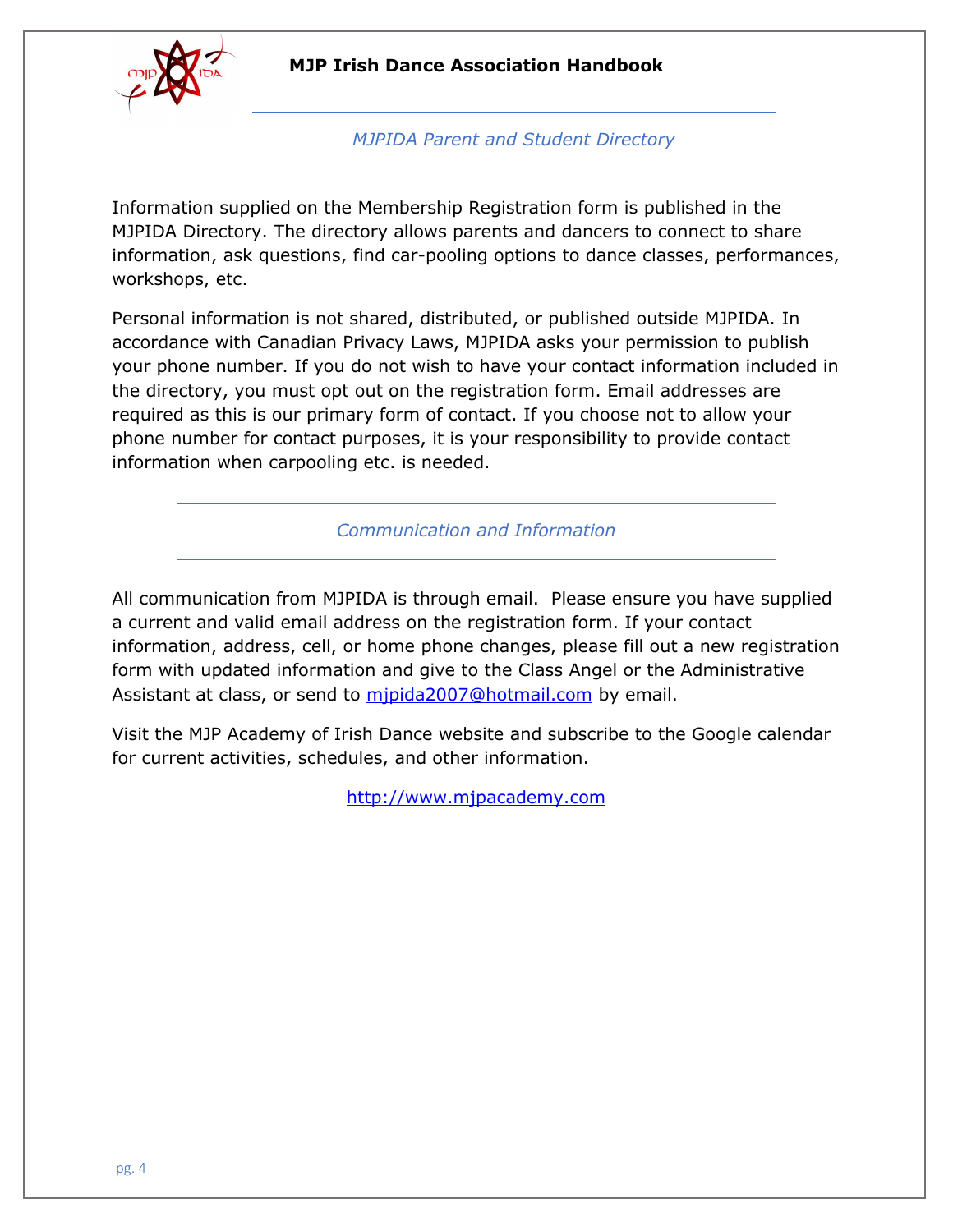

#### *MJPIDA Meetings*

Meetings are held bi-monthly from September to June and are open to all member parents and dancers. Meetings are in-person, and a Zoom link is provided for those unable to attend in person. Meetings are democratic and operate using Robert's Rules of Order. Each member family has 1 vote for any motion requiring a vote.

Meetings are chaired and operated by the MJPIDA Executive, consisting of:

- President
- Vice President
- Secretary
- Treasurer
- Costume Coordinator
- Year End Show Coordinator
- Fundraising Coordinator

A meeting agenda is circulated to all members before each meeting. Minutes of meeting are taken and circulated to members after the meeting. Past meeting minutes are available upon request to any Executive Member. **We ask that you please bring a copy of the agenda and/or minutes with you in efforts to help reduce the printing costs to MJPIDA and to be more environmentally friendly.** 

MJP Irish Dance Association Calgary is an Incorporated Society. Bylaws are available upon request. MJPIDA's fiscal year runs from September 1 to August 31.

*Volunteer Points*

MJPIDA requires all families to participate in our volunteer program. We need assistance from all members of MJPIDA with various activities throughout the year. To ensure participation by all members, a volunteer point system is in place.

## **Volunteer Points are very easy to earn. We do prefer your assistance and participation, however there is an opt out option if you are unable to fulfill your volunteer requirements.**

A \$300 BOND cheque (post-dated for June 30 of the following year) is required with your registration at the beginning of the dance year (September). This cheque will be returned at the end of the dance season after confirmation that the family's volunteer obligations have been fulfilled.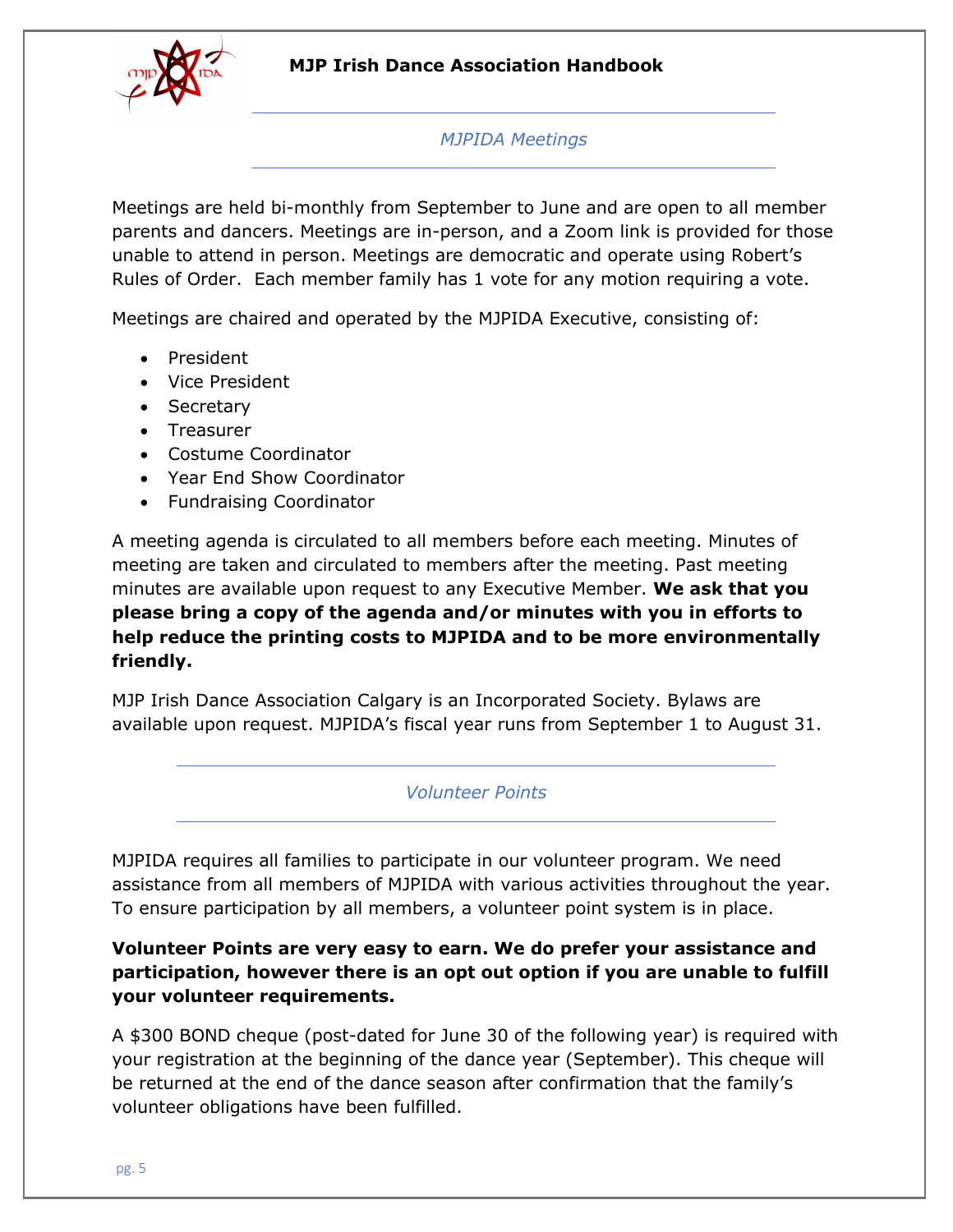

If you choose to opt out of your volunteer responsibilities a \$300 PAYMENT is required at the beginning of the dance season.

Earning Points

- 1. Volunteer Points are re-set to 0 at the beginning of every dance year (September 1). Points are not cumulative year over year.
- 2. Points are earned per family based on the dance/competition level of the dancer. If a family has multiple dancers, point requirements will be based only on the most advanced dancer. All dancers and parents in a family may contribute towards the family point total.
- 3. Each dance performance earns points. Parent participation at a performance earns points. Points are given per performance. Ex: If a dancer and his/her parent attend/assist at 4 performances in one day, the total points earned will be 60 points. (\*\*\*This does NOT include dancing at feiseanna!)
- 4. If your dancer changes dance levels at a competition during the year, the point requirement does not change from the level set in September at registration.

The following chart indicates required point levels, based on the highest competitive dance level of any dancer in your family:

\*\*\* Dancers under 6 are not required to earn volunteer points.

\*\*\*If you have more than one dancer in your home, you are collecting points for the highest level dancer.

| First Year Dancers (6yrs-8yrs) | 10 Points  |
|--------------------------------|------------|
| <b>Non-Competitive Dancers</b> | 50 Points  |
| $(8$ yrs $+)$                  |            |
| Competitive Dancers (8yrs+)    | 100 Points |

Families will keep track of their own points and submit at least 1 Volunteer Point Record sheet to the Volunteer Point Coordinator before the end of the dance year. Families who have fulfilled their volunteer obligations will have their BOND cheques returned before the end of the fiscal year.

The Volunteer Point Record sheet is available in your registration package.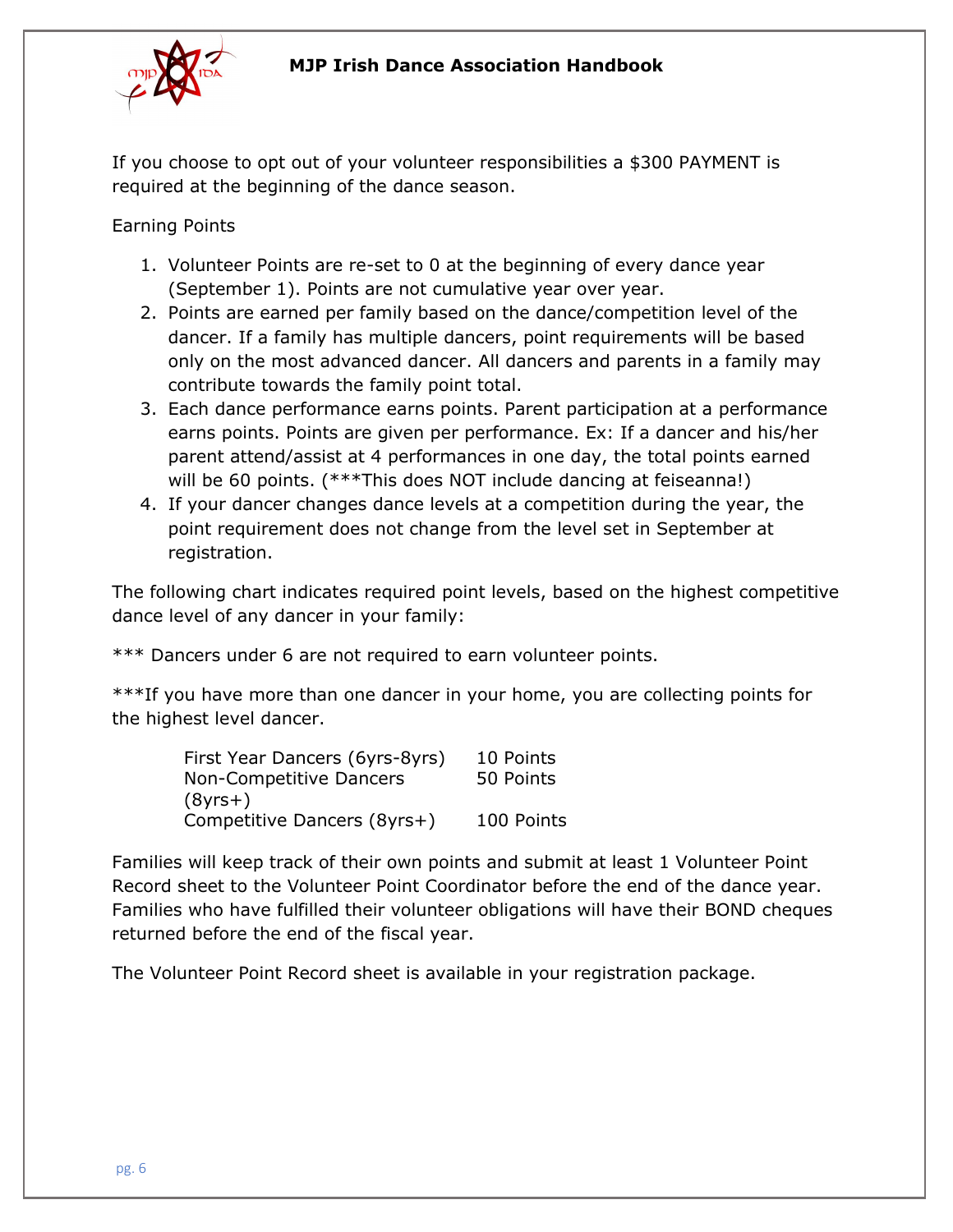

| Serving as a member of the MJPIDA executive for a year          | 75 Points  |
|-----------------------------------------------------------------|------------|
| Costume Coordinator                                             | 75 Points  |
| Serving as a committee coordinator for a year: fundraising,     | 50 Points  |
| ceili, year-end show, communications officer, newsletter etc.   |            |
| Volunteering on a committee for a year                          | 25 Points  |
| Volunteering and assisting at a Feis                            | 15 Points  |
| Serving as Class Angel for the year                             | 15 Points  |
| Volunteer and assist at Year-End Performance: backstage,        | 15 Points  |
| lighting, lining up dancers, etc.                               |            |
| Assist with flooring installation and removal at a performance. | 10 Points  |
| Points are earned per performance.                              |            |
| Parent assisting at dance performances: changing/tying          | 10 Points  |
| shoes, operating music, lining up dancers, etc.                 |            |
| Dancer performing at Year-End Show or other performances.       | 5 Points   |
| Points are earned per performance                               |            |
| Participating in a fundraising event                            | 10 Points  |
| Attending an MJPIDA meeting                                     | 10 Points  |
| Various incentives or informal volunteer opportunities          | <b>TBA</b> |
| throughout the year discussed and assigned by MJPIDA            |            |

#### *Volunteer Position Job Descriptions*

# **CLASS ANGELS**

Class angels are the liaison between parents and MJP teachers. If you need to speak to your child's teacher, please speak to the class angel or the administrative assistant/secretary. The teachers have limited class time with your children and are unable to answer questions during class.

Class Angels take attendance, distribute, and collect forms and fundraising orders, answer questions, etc. at each studio location.

Class Angels are the face of the dance school. We ask that you make it a good one! **Being a Class Angel earns required volunteer points.**

## **FUNDRAISING COORDINATOR**

The Fundraising Coordinator is responsible for:

- 1. Organizing fundraising events
- 2. Organizing delivery and pick-up dates of fundraising items around workshop dates
- 3. Organizing volunteers for various fundraising needs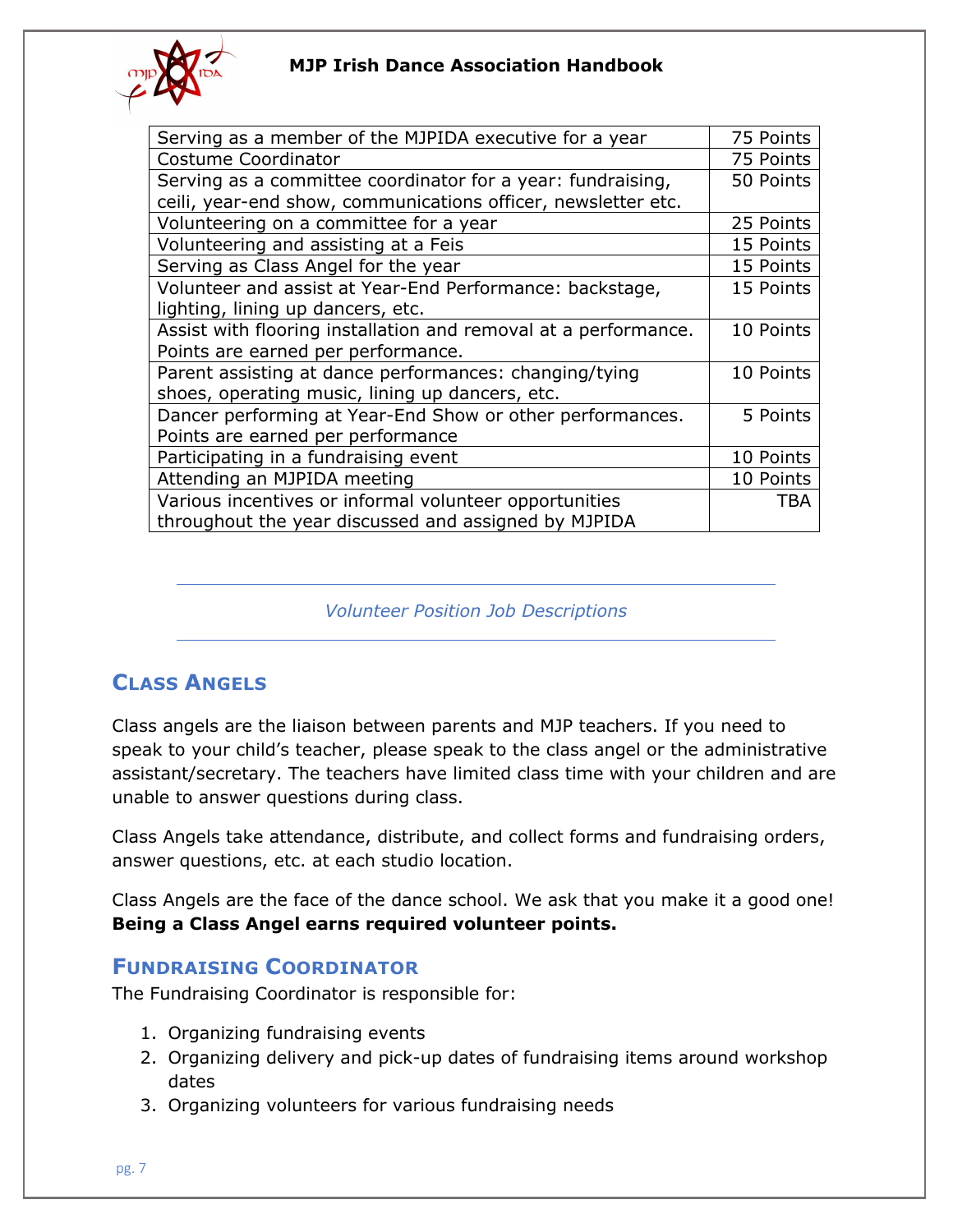

- 4. Organizing fundraising communication to be delivered to the MJP community
- 5. Collecting \$ and giving to Treasurer to deposit
- 6. Providing a fundraising update at MJPIDA meetings

Any new fundraising ideas must be passed through the Executive. We have chosen high grossing events to help limit how many events we need to hold through the year.

# **YEAR END SHOW COORDINATOR**

The Year End Show Coordinator can be a single person position or can be a shared position between two people. He/She/They are responsible for:

- 1. Organizing the printing and selling of tickets (electronic/paper)
- 2. Organizing volunteers for front and back of house
- 3. Arranging for videographer and following up with orders
- 4. Purchasing items for concession, table clothes and other odds and ends as needed
- 5. Assisting with venue arrangements as necessary

## **CEILI COORDINATOR**

The Ceili Coordinator can be a single person position or can be a shared position between two people. He/She/They are responsible for:

- 1. Coordinating a venue
- 2. Organizing the potluck
- 3. Coordinating volunteers
- 4. Organizing volunteer job list
- 5. Purchasing any necessary items for the event
- 6. Coordinating decorations etc.
- 7. Printing and selling tickets
- 8. Organizing an event schedule

## **VOLUNTEER POINTS COORDINATOR**

The volunteer coordinator is responsible for:

- 1. Collecting and recording family volunteer points on the membership spreadsheet (this must be updated by end of January and end of June)
- 2. Communicate with families about volunteer opportunities as needed
- 3. Tally the points to determine if families meet their points requirements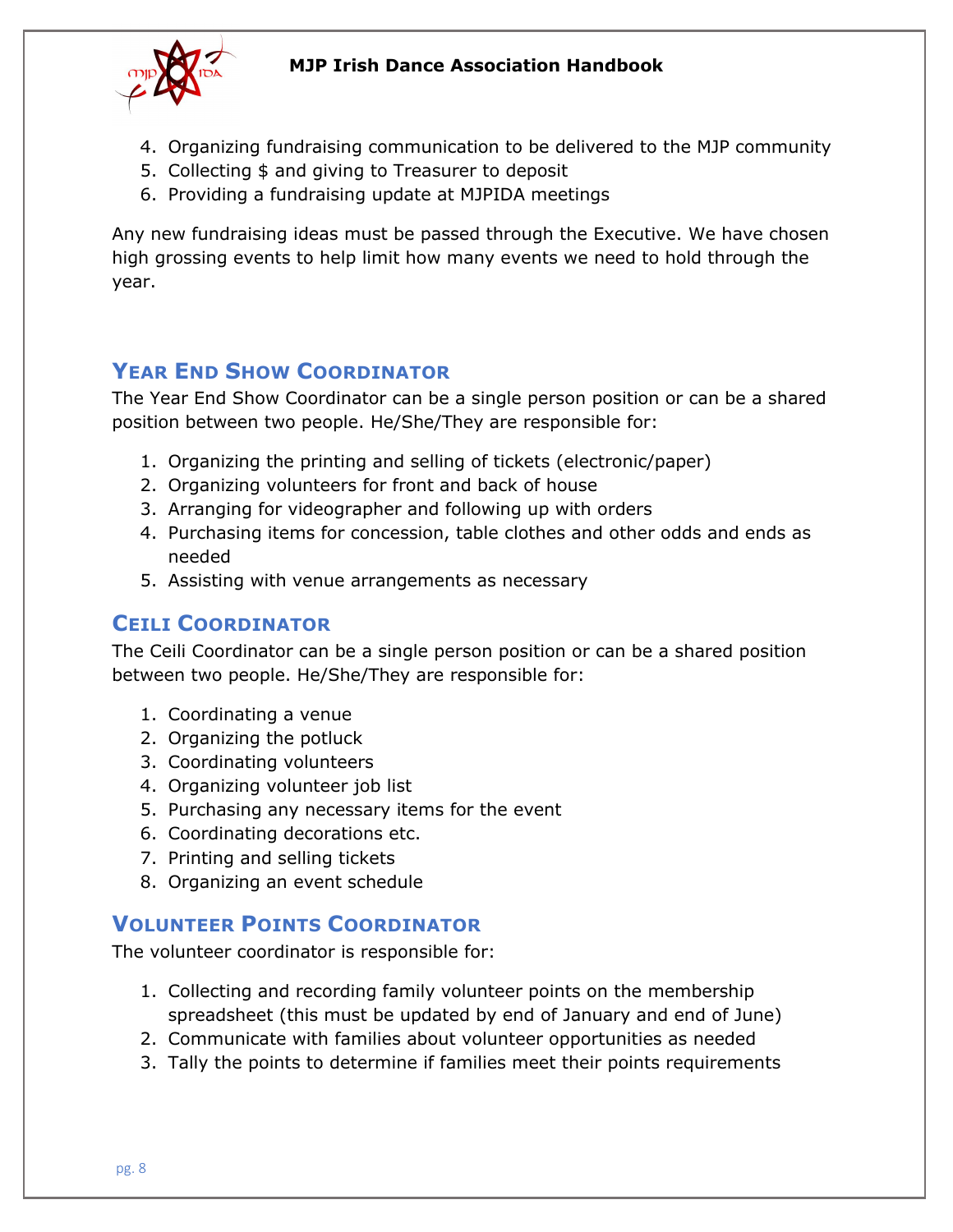

4. Responsible for keeping volunteer BOND cheques, and returning to families at the end of the year OR submitting BOND cheques to the Treasurer for deposit (if volunteer responsibilities unfulfilled)

# **COSTUME COORDINATOR**

- 1. Manages the MJPIDA Rental Costume Inventory (kept at the rented storage locker space)
	- Tiny Toes skirts and shawls
	- Beginner Competitive skirts and shawls
	- Team Competitive skirts, pinnies, and shawls
	- Queen of Hearts skirts, jackets, and shawls
	- Grey Dragon school dresses/skirts
	- Updating the Costume Inventory spreadsheet
	- Providing Miss Joelle with the information on what the dancers currently have or what is being ordered (or needs to be ordered)
	- Responsible for having all returned costume pieces appropriately cleaned/repaired after the Year End Show.
- 2. Manage the Costume Rental contracts (rental payments and BOND cheques) for all costume pieces.
- 3. Be available for costume fitting sessions (measuring and fitting).
- 4. Costume Distribution
- 5. Be available at the Year End show to collect all costumes. Assess any damage to costumes and retain deposit funds accordingly.
- 6. Communicate with the Treasurer:
	- Submitting rental cheques for deposit
	- Answer questions regarding rentals, bonds, and/or contracts
	- Additional amounts owing if a costume is upgraded
	- Monies and/or BOND cheques to be deposited
	- Copying the Treasurer on emails to the seamstress(es)
- 7. Communicate with the parents
- 8. Ability to carry-out minor sewing/seamstress work is desirable, but not essential
	- Sewing on snaps
	- Labelling
	- Repairing gems
	- Ongoing maintenance of costumes
	- Minor alterations